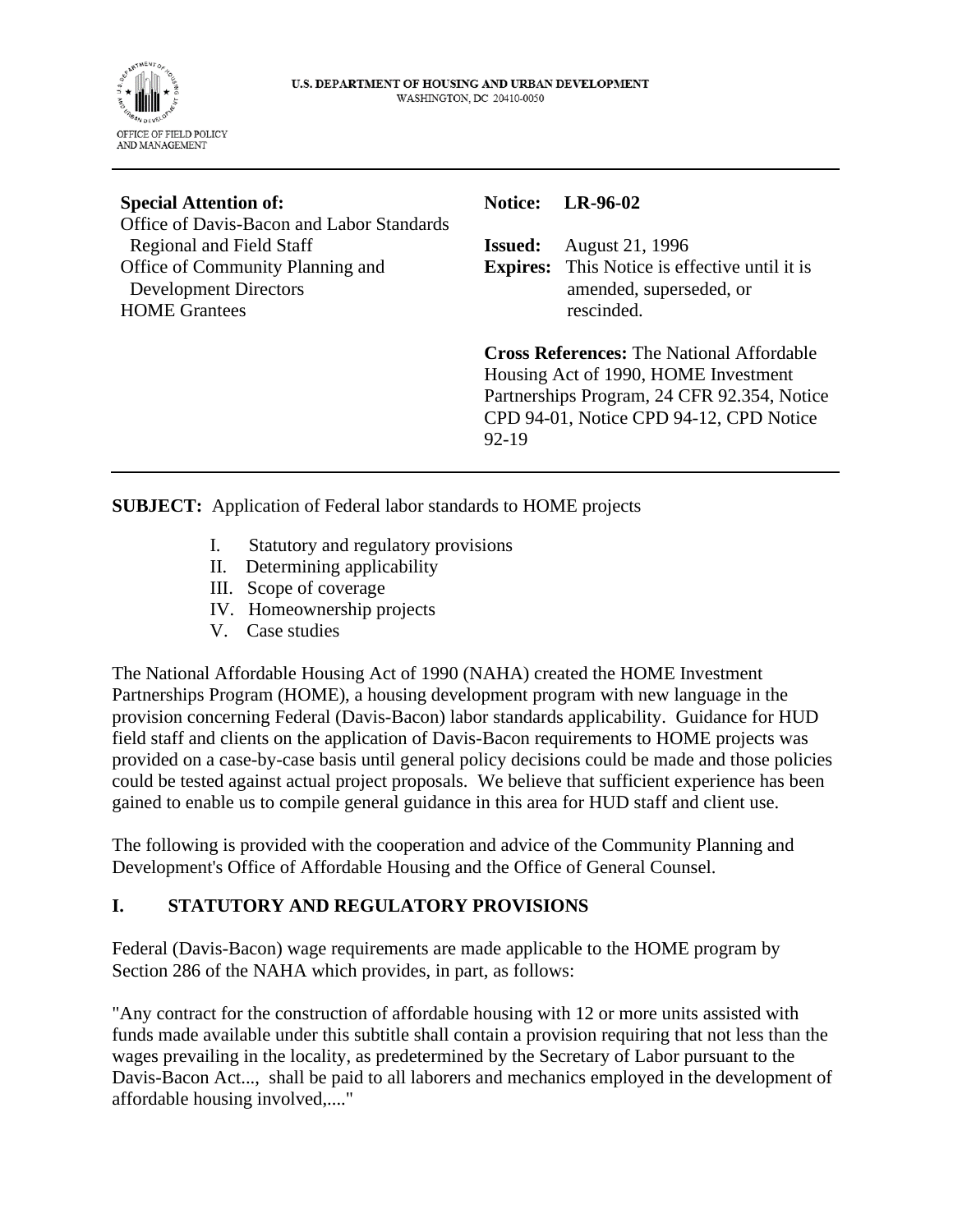HUD regulations (24 CFR 92.354) paraphrase the statutory provision and clarify that the contract for construction must contain these wage provisions if HOME funds are used for any project costs, including construction or non-construction costs, for housing with 12 or more HOMEassisted units.

The regulations further explain that a construction contract that includes a total of 12 or more HOME-assisted units is covered by Davis-Bacon requirements even if the contract covers more than one HOME "project" and prohibits arranging multiple construction contracts within a single project for the purpose of avoiding Davis-Bacon coverage. Once triggered, the wage provisions apply to the construction of the entire project – HOME assisted and non-assisted portions, alike.

The NAHA and program regulations also provide for the exclusion of certain sweat equity labor from Davis-Bacon coverage. Members of an eligible family who provide labor in exchange for acquisition of a property for homeownership or toward rental payments are not subject to Davis-Bacon wage requirements. Additionally, volunteers may be employed in accordance with 24 CFR Part 70.

The HOME labor standards provision is unlike labor standards clauses in other HUD programs. For example, the labor standards for Community Development Block Grants (CDBG) apply to construction work financed in whole or in part with the assistance received through CDBG and cover residential property only if the property contains not less than 8 units. For HOME, we are directed to "construction contracts" (not construction work or properties) where the standard is whether 12 or more of "units" covered by the contract are "assisted" (not whether construction work is directly financed. These differences serve both to focus the unit threshold window on the "contract" and to broaden the scope of coverage to construction and non-construction costs and assisted and non-assisted portions.

## **II. UNIT THRESHOLD**

The Davis-Bacon "trigger" relates to the number of HOME-assisted units contained in a construction contract. It is important to recognize that the two (2) factors are: 1) the number of HOME units - there may be units which are not HOME-assisted in the contract; and 2) the scope of the construction contract – not the "project."

The number of HOME-assisted units is determined in accordance with guidance provided by the program office in Notice CPD 94-12 (April 26, 1994). This determination is made by the participating jurisdiction (PJ), insular area or Indian tribe (referred to collectively as recipients) primarily for purposes other than labor standards applicability. The Offices of Labor Relations, General Counsel and CPD have agreed that the number of HOME-assisted units identified pursuant to this Notice is acceptable for Davis-Bacon unit threshold purposes. The number of assisted units within a specific project should be available from the recipient and is also reflected on HUD Form 40094, Homeownership Assistance/Rental Housing Project Set-Up Report. (Note that the recipient determines the number of assisted units in a project, not a construction contract.)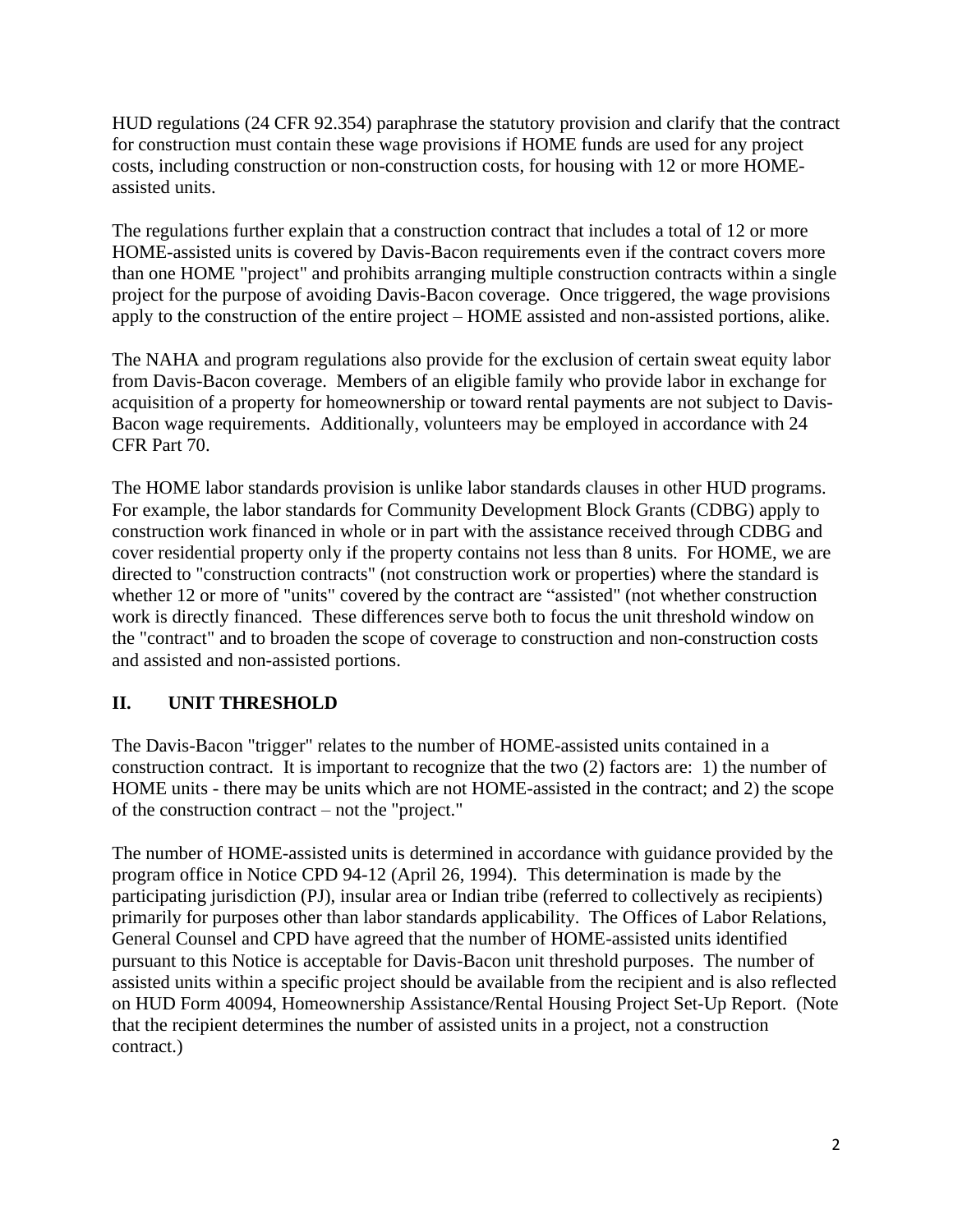Once the number of HOME-assisted units is determined, the construction contract(s) must be identified. Each contract must then be considered for coverage based upon the number of HOME units contained in the contract: contracts with 12 or more HOME units are covered; contracts with 11 or less HOME units are not. Two important factors must be weighed in this determination:

- 1) A HOME project can not be divided into multiple contracts to avoid Davis-Bacon coverage. There may be other, legitimate reasons that a single project would be constructed with separate contracts that would each contain 11 or less HOME units and the contracts would not be covered. But it is not permissible to arrange multiple contracts solely to circumvent labor standards requirements.
- 2) A construction contract with 12 or more HOME-assisted units is covered even if the contract involves more than one HOME project. For example, if, for whatever reason, four projects each containing 4 HOME-assisted units are "pooled" into one construction contract, the contract would be covered.

Special note on Group Home and Single Room Occupancy (SRO) projects:

Notice CPD 94-01 (January 4, 1994) defines group homes and SROs for HOME assistance purposes. A group home is usually a large single family residence consisting of common space such as kitchens, dining areas, living rooms and bathrooms, along with separate private or semiprivate space (i.e., bedroom) for each occupant. An SRO consists of single room dwelling units that are the primary residences of its occupants, and may have shared common dining, sanitary and/or recreation facilities. Depending upon certain parameters established by the program office (See Notice CPD 94-01), PJs may choose to consider group homes as a single unit for HOME assistance purposes or may classify them as single room occupancy units. In the latter case if the number of HOME-assisted SRO dwelling units covered by a contract for construction equals 12 or more, Davis-Bacon labor standards are applicable.

### **SCOPE OF COVERAGE**

It has been determined that applicability of Federal wage requirements is not affected by the specific use of HOME funding. That is, it does not matter whether HOME funds are used for construction or non-construction project costs; if the threshold is met then the labor standards provision is triggered. (See also CPD Notice 92-19, dated June 9, 1992.) This determination hinges in part on the difference between "assisted" and "financed" - "assisted" is a much broader term. In addition, under the statute Federal wage rates apply whenever a construction contract contains 12 or more units that are assisted, whether the contract is assisted or not. Housing units in a HOME project that are constructed with private funds may still be "assisted" by HOME even though the construction of the units is not directly "financed" by HOME.

It has also been determined that once triggered, the labor standards apply to the construction of the entire project. For example, if it were practical to funnel all the HOME funds to the construction costs for a portion of a project it would not limit labor standards applicability to that HOME-funded portion. (See also CPD Notice 94-12.)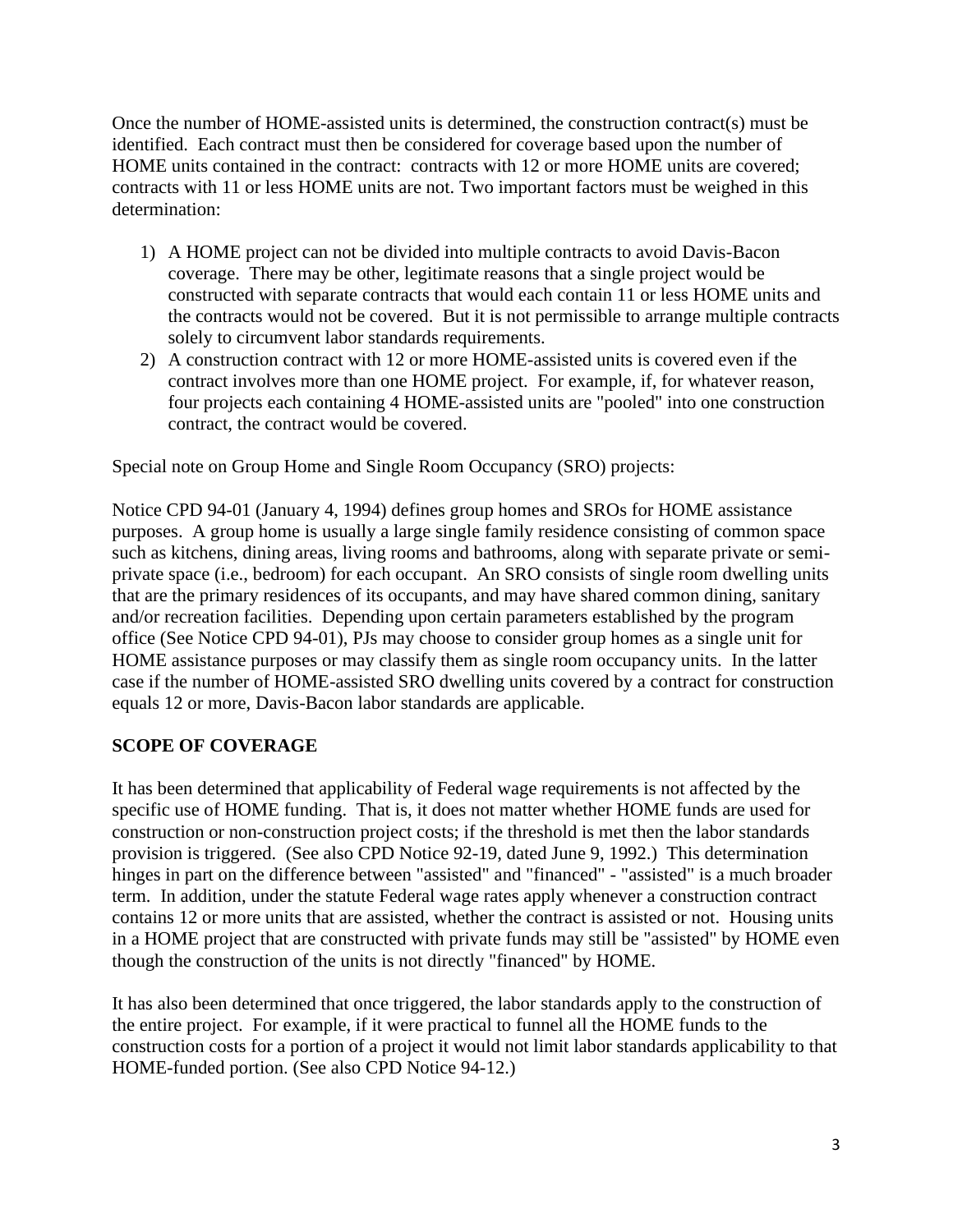### **HOMEOWNERSHIP PROJECTS**

Some HOME projects are designed to provide homeownership opportunities to low-income families. These projects may not involve the use of HOME funds for the construction of the housing in any way but, for example, involve only down payment or mortgage assistance to the homebuyers.

# **III. CASE STUDIES**

Many of the following examples are based on actual projects that were presented for labor standards coverage determinations. A description of the project is followed by the coverage decision and rationale. Remember that in most cases the key to applicability is not the use or targeting of the HOME funds but the number of HOME-assisted units that are in a contract for construction.

- 1) a. Proposal: The project involves the construction of a 59-unit single family residence subdivision. HOME funds will provide project construction financing and secondary permanent financing to prospective low-income homebuyers. The PJ, as the lender and with concern about the overall viability of the project, is willing to commit to the development of the subdivision only in phases of 10 or 11 units at a time. Funding for subsequent phases will be contingent on the successful completion and marketing of the preceding phase(s). Separate construction contracts will be awarded for each phase.
	- b. Decision: The proposed construction work will not be covered. None of the contracts for construction will contain 12 or more HOME-assisted units and it appears that the division of the project into multiple contracts is a precautionary measure to protect the lender and is not for the purpose of avoiding Davis-Bacon coverage.
- 2) a. Proposal: The project involves the construction of a 60-unit multifamily property (all 60 units will be HOME-assisted) and a 100-unit single family development (of the 100 single family units, 33 units will be HOME-assisted). The construction work will be accomplished in four separate contracts: one for the 60-unit multifamily property; and 3 contracts for the single-family homes each contract containing no more than 11 HOME-assisted units. HOME funds will be used for land acquisition and site development for the construction of all of the housing units. The developer and PJ have entered into an agreement in advance of construction that HOME assistance will be provided for homebuyers to purchase 33 of the single-family units. The PJ and developer assume that the multifamily building will be covered but ask for confirmation that structuring the single-family portion in the manner described will avoid Davis-Bacon coverage.
	- b. Decision: The construction of the entire development is covered. The assumption that the multifamily building is covered is correct. As to the single-family units, there is no reasoning presented that explains why this portion has been divided into 3 separate contracts other than to avoid prevailing wage requirements. In fact, the inquiry so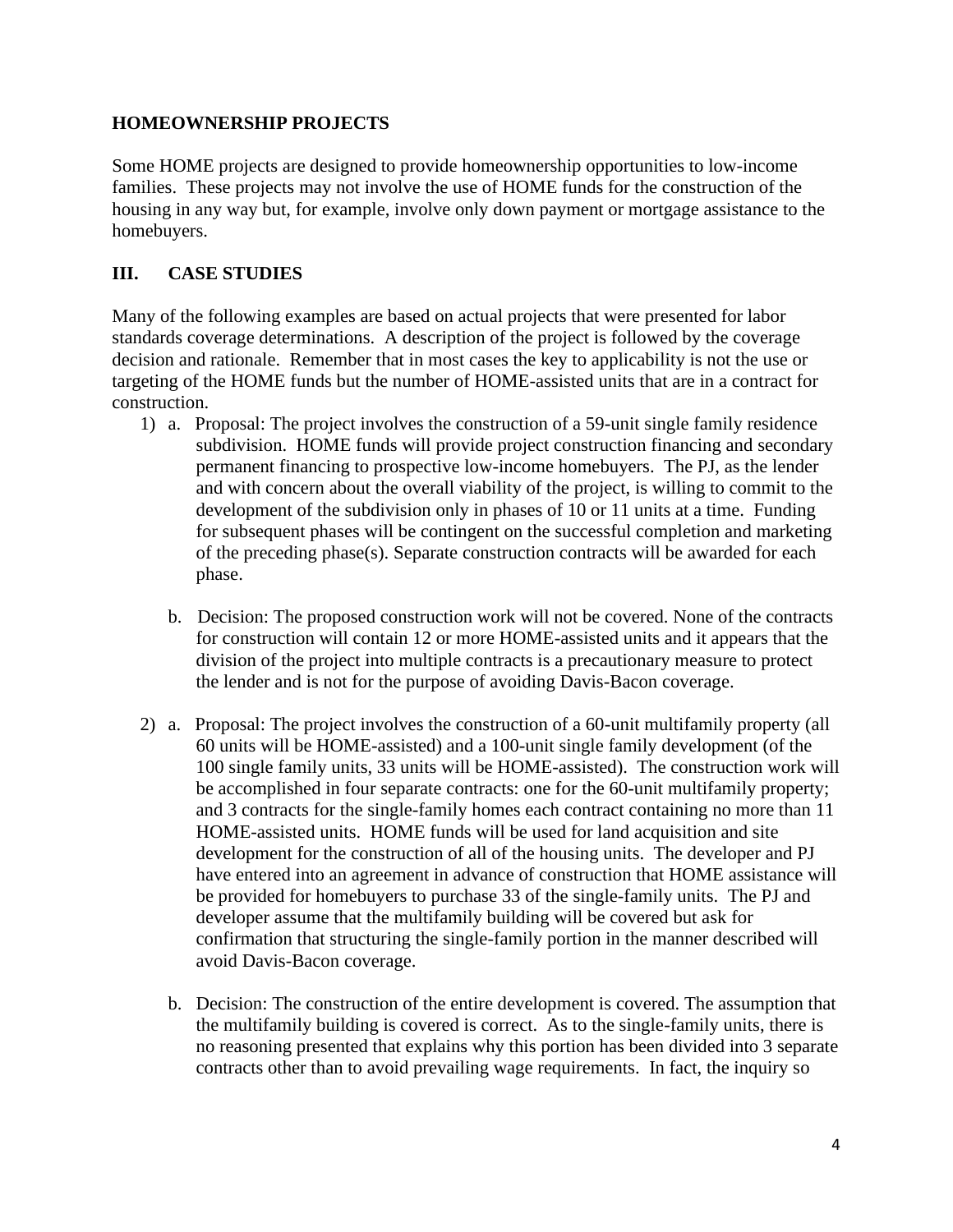much as states that avoiding Davis-Bacon is the reason for the multiple contract strategy.

**Special notes on this Case Study:** This scenario, modified only slightly, could result in a very different coverage decision relative to the single-family units: What if the PJ established the single-family units as three separate projects each containing 11 HOME-assisted units and the developer awarded a separate construction contract for each project?

While the regulations prohibit creating multiple contracts within a single project to avoid Davis Bacon coverage, there is no prohibition against arranging multiple projects within a development proposal. In other words, the regulations would not prohibit a PJ - which considers a developer's proposal to build a 100-unit single family HOME project - from establishing multiple "projects" (each with 11 or less HOME-assisted units) and the developer awarding a separate construction contract for each project. This arrangement would result in no Davis-Bacon coverage. However, if the developer grouped these "projects" under one construction contract so that the total number of HOME-assisted units contained in the contract is 12 or more, the work would be covered. The key is the number of HOME-assisted units contained in a contract for construction.

- 3) a. Proposal: A developer, with a commitment from the PJ for HOME assistance, proposes to develop 40 single family units for homeownership. HOME funds combined with private funds will be used for site acquisition and to finance the construction of the units, which will be performed under one contract. Prospective homebuyers will execute real property sales contracts, presumably conveying ownership of the land, prior to the construction of the single-family units. Each unit will be entered as a single project in the HUD cash management system (CM/I). The PJ asks for confirmation that executing sales contracts prior to construction and entering the units as separate "projects" in the CM/I database would not trigger Davis-Bacon requirements.
	- b. Decision: The construction work will be covered. The two factors presented, ownership of the land and separate entry into the CM/I database, have no significant bearing on labor standards applicability. Davis-Bacon coverage will be triggered because the construction contract will contain 12 or more (40) HOME-assisted units.
- 4) a. Proposal: A PJ requests guidance in relation to six (6) HOME projects totaling 22 units which will be owned and operated by one community based non-profit organization. All 6 projects, ranging from 2 to 4 units each, are in varying stages of processing and are being handled independent of each other with separate applications, loans and construction contracts. However, due to an approaching financing commitment deadline, all six projects were entered into the CM/I system on the same date.
	- b. Decision: Davis-Bacon wage requirements would not apply to these projects. None of the contracts for construction will contain 12 or more HOME units. The date of entry into the CM/I system has no bearing on Davis-Bacon applicability.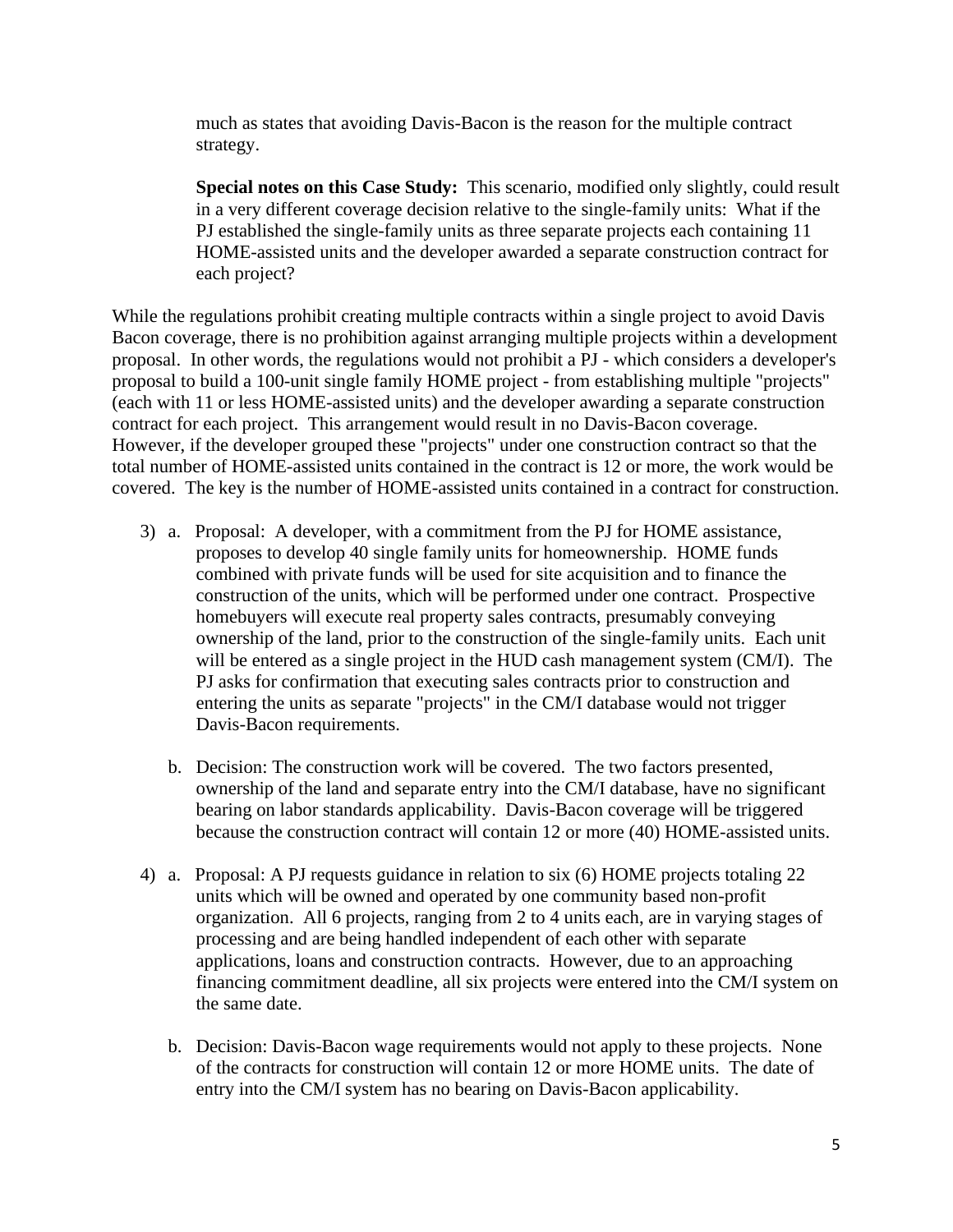- 5) a. Proposal: The project involves the construction of 15 units in two buildings (9 units in one building; 6 in the other) on contiguous lots. A combination of HOME funds, low-income tax credits and developer equity are financing the project. Construction of both buildings was begun under one contract using Davis-Bacon wage rates. Disputes between the owner/developer and the contractor led to work stoppage and ultimately the contractor was dismissed. With both buildings only partially completed, the tax credit contributions were in jeopardy unless completed and occupied units were delivered quickly. In order to secure the tax credits, the PJ and developer propose to contract for completion of one building and then contract for the completion of the second building. The same contractor would be used for both buildings but the contract for the second building would be executed only after successful completion of the first.
	- b. Decision: Davis-Bacon wage requirements would not apply to the construction of these buildings. Neither of the contracts for construction will contain 12 or more HOME-assisted units and it appears that the division of the project into multiple contracts is intended to expedite progress for tax credit benefits and not to avoid Davis-Bacon coverage.
- 6) a. Proposal: A developer proposes to construct a multifamily project with 2 buildings of 8 HOME-assisted units each. HOME funds will be used for site acquisition and certain "soft costs" such as site surveys and architectural drawings. The construction work will be performed under one contract. No HOME funds will be used for the construction of the units.
	- b. Decision: The construction of the project is covered. Unlike the CDBG program, the HOME labor standards provision is triggered whether HOME funds are used for construction or non-construction project costs. Since the construction contract will contain 12 or more HOME-assisted units, Davis-Bacon rates will apply.
- 7) a. Proposal: The project involves the new construction of a 14-unit HOME (single family homeowner) subdivision. CDBG and HOME funds will finance site improvements for the subdivision. The improvements will be performed under one contract and constructed only within the boundaries of the subdivision site. The improved site/housing lots will be turned over to three (3) community housing development organizations (CHODOs). The CHODOs will contract for the construction of the individual housing units separately and will have no more than two lots in their control at any time. The remaining lots will be made available to the CHODOs as construction of the units is completed.
	- b. Decision: The site improvements contract will be covered and the contracts for the housing construction will not. The question here is not so much coverage but what kind of wage decision is applicable. For Davis-Bacon purposes we can view the site improvements and housing construction as a single development since the purpose of the site improvements is solely to support the construction of single-family